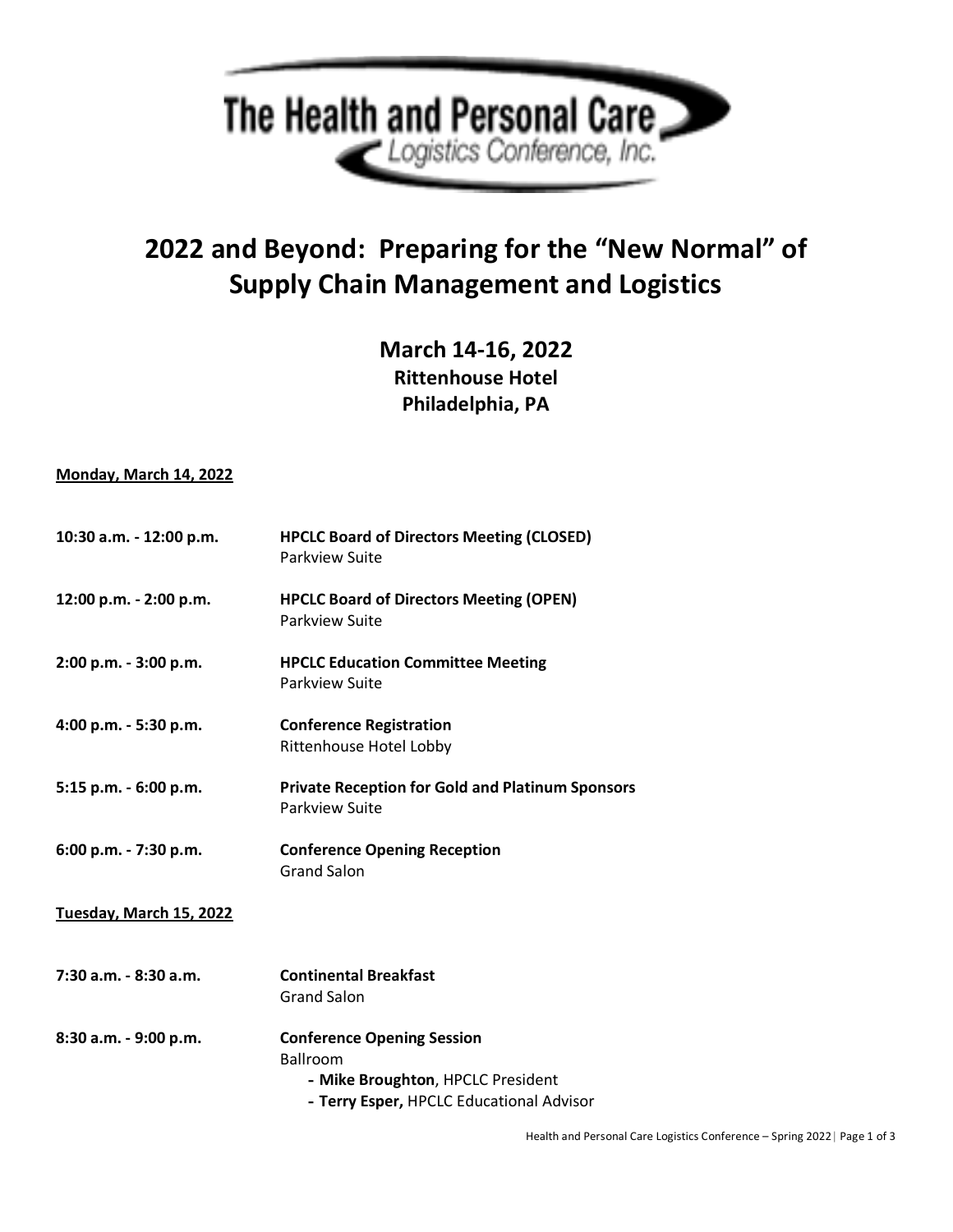| - Ted Stank, HPCLC Educational Advisor |                                                                                                                                                                                        |  |
|----------------------------------------|----------------------------------------------------------------------------------------------------------------------------------------------------------------------------------------|--|
| 9:00 a.m. - 10:00 a.m.                 | Session 1: The New SCM and Logistics Landscape: Trends and Predictions<br>- Mike Regan, TranzAct                                                                                       |  |
| 10:00 a.m. - 10:15 a.m.                | <b>Break</b>                                                                                                                                                                           |  |
| 10:15 a.m. - 11:00 a.m.                | Session 2: The New Normal of Ocean Freight Transportation<br>- Beth Rooney, Port of NY/NJ<br>- Steve Ferreira, Ocean Audit, Inc.<br>- Jordan Rothstein, CSL Behring                    |  |
| 11:00 a.m. - 11:15 a.m.                | <b>Break</b>                                                                                                                                                                           |  |
| 11:15 a.m. - 12:15 p.m.                | Session 3: Keynote - Supply Chain Transformation at Pfizer<br>- Jim Cafone, Pfizer                                                                                                     |  |
| 12:15 p.m. - 1:30 p.m.                 | Lunch<br><b>Grand Salon</b>                                                                                                                                                            |  |
| 1:30 p.m. - 2:15 p.m.                  | Session 4a: The New Normal of SCM Talent Management and Labor Issues<br>- Tim McQuade, DHL<br>- Brian Devine, Industrial Workforce Advisors                                            |  |
| 2:15 p.m. - 2:45 p.m.                  | Session 4b: SCM Talent Acquisition and The Future SCM Professional<br>- Mark Capofari and Students, Penn State University                                                              |  |
| 2:45 p.m. - 3:15 p.m.                  | <b>Break</b>                                                                                                                                                                           |  |
| 3:15 p.m. - 4:00 p.m.                  | <b>Session 5: Making an IMPACT Through Socially Responsible Logistics</b><br>Rebecca Arrunategui, BMS<br>Timothy Elliot, Executive Director, SCM, Merck<br>Bill Kascel, Kuehne + Nagel |  |
| 4:00 p.m. - 5:00 p.m.                  | <b>Session 6: Closing Keynote</b><br>Chris Moose, IBM                                                                                                                                  |  |
| 5:30 p.m. - Until                      | <b>Social Event</b><br>Moshulu, 401 S. Columbia Blvd., Philadelphia, PA 19106<br>-Sponsored by: Tucker Company Worldwide and Skycell                                                   |  |

## **Wednesday, March 16, 2022**